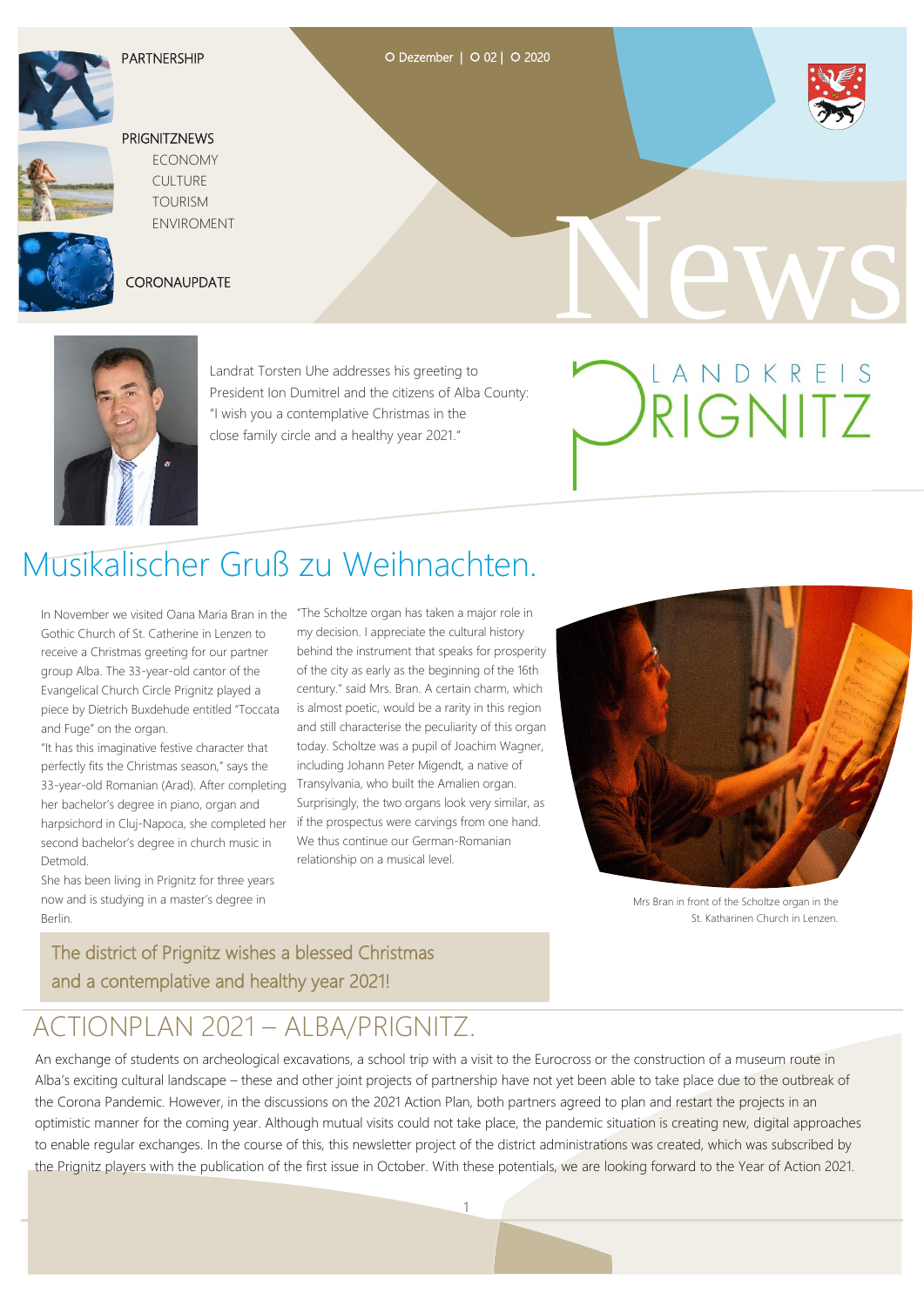

and Infrastructure Andreas Scheuer at the groundbreaking ceremony Landrat Torsten Uhe (from right) and Federal Minister of Transport

# GROUNDBREAKING A14 IN WITTENBERGE.

In October, the Federal Minister of Transport and Digital Infrastructure, Andreas Scheuer, the Minister of Infrastructure and State Planning of the State of Brandenburg, Guido Beermann and the Ministry of State Development and Transport of Saxony-Anhalt invited the construction of the approximately 11 km long section of the A14 section of the Seehausen-Nord section of Wittenberge to the start of construction.

At the heart of the construction project is the bridge building over the Elbe, whose construction is expected to begin in 2022.

The total completion of the section is set at 2025. "I am pleased that the construction of the A14 continues here in Prignitz. The A14 is indispensable for the further successful development of the region. We see how the B189 in particular groans under traffic loads, it is time for the A14 to be fully navigable.



In December, the web app for the training brochure is launched and now offers graduates the opportunity to search for an apprenticeship or a dual degree programme in the Prignitz. In cooperation with the companies, profiles of the training occupations and courses of study have been created. With the help of various filter functions, graduates can find the right professional future in the web app. The students appreciate the Prignitz digital job search machine, which offers not only vocational training but also holiday jobs and internships. The companies in the district are also pleased about the modern platform and look forward to the application year 2021 optimistically. "Online offers are the key to finding a job. Now we have a chance to focus on the Prignitz and to keep our offspring in the homeland or to win for the Prignitz," says Landrat Torsten Uhe.

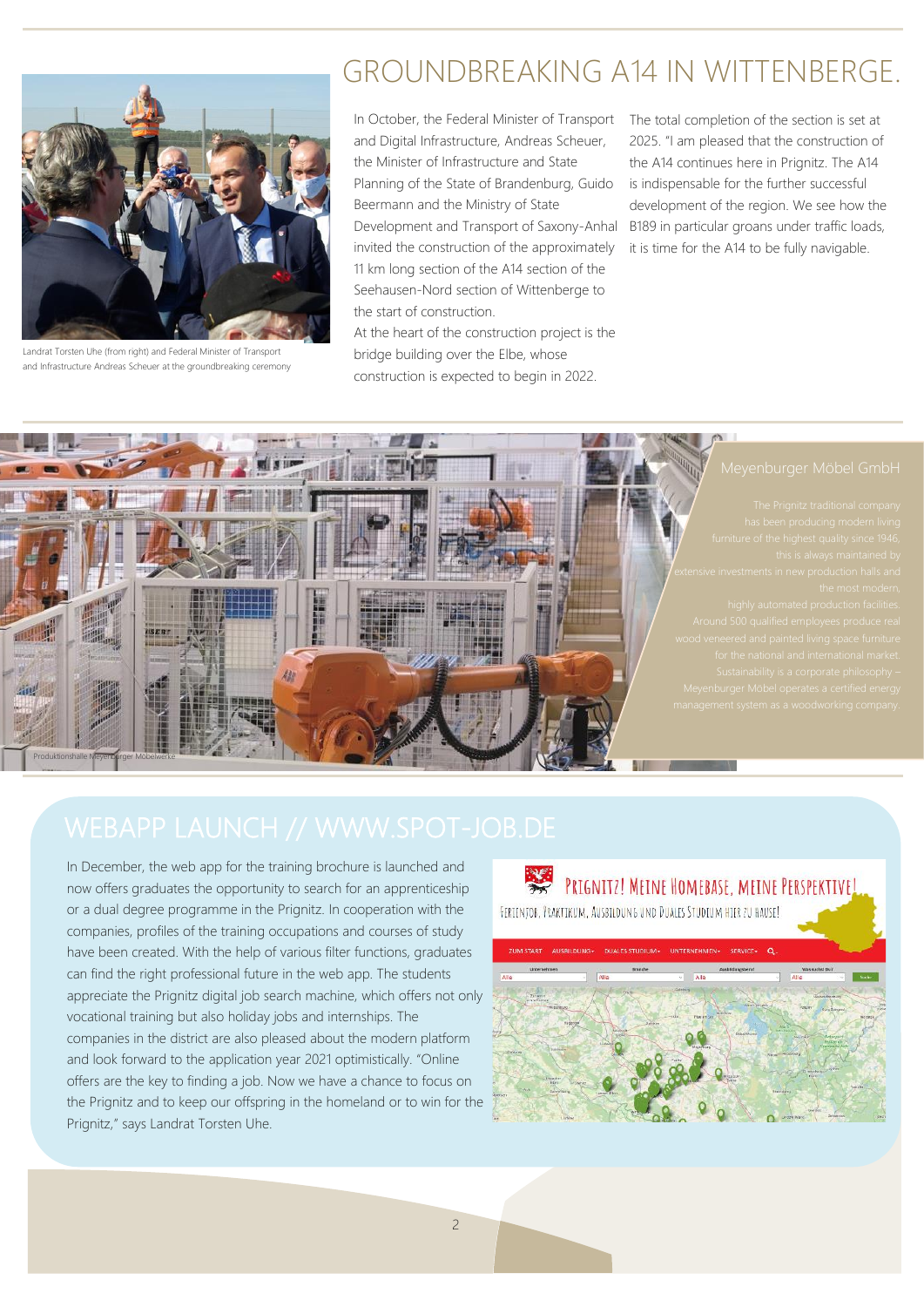

Die RegioApp from Regionalinitiative Prignitz Ruppin e. V. [\(https://www.regioapp.org/regionales-finden/\)](https://www.regioapp.org/regionales-finden/)

### Regional producers in Prignitz

### "Together we achieve more" is the motto of the Regional Initiative Prignitz Ruppin e. V.

Regional producers in Prignitz offer the regional initiative Prignitz Ruppin e. V. the opportunity to network in order to actively shape the domestic supplier market and regional future concepts! The association was founded in 2017 to strengthen regional value-added cycles and to draw consumers' attention to the regional diversity of supply. Meanwhile, many local food manufacturers, farmers,

restaurateurs, craft businesses, associations, service providers and education providers have joined forces to promote an attractive and livable region.

Prignitz consumers can also actively support! For example, by using the practical RegioApp to get to know regional vendors and offers better before they cost the products.

Because as a local, you can always discover new things and marvel at what the region has to offer!

# 50 Years of Protection of Storks in Prignitz –

Nature Conservation Prize for ornithologists from the NABU district association Prignitz.

The members of the Department of Ornithology of the NABU district association Prignitz received the Nature Conservation Award of the State of Brandenburg in October. Since 1953, the group has been involved in the protection of white storks in the region. The Brandenburger Elbaue is considered the most storchen-rich region in Germany. "The diverse voluntary activities of the Department of Ornithology are of great importance both regionally and internationally," said Dr. Heike Ellner, head of the Elbe-Brandenburg Biosphere Reserve, the stork protectors from the Prignitz. For decades, the members of the section have been continuously collecting data that document the regional white stork stock like no other data set worldwide. In addition to birdwatching, they also work for the construction of nesting sites as well as for securing the food habitats of the birds. The monitoring system, which emerged from the work of the Section, is regarded as the basis for internationally applicable standards for the observation of large birds. Each year, the department rings around 200 young storks, records parents and young animals and documents the breeding successes.

The focus of the ornithologists' work is always on contact with fellow human beings as well as with farms and energy companies. In this way, they improve the quality and number of nesting sites in the long term and ensure a sufficient food supply for the white stork on the areas. The extensive publicity of the bird protectors contributes significantly to the acceptance of the white stork in the region. Landrat Torsten Uhe especially praised the ornithologists' share of the region's tourist splendour to many guests and visitors who are looking for the experience of nature and can fully enjoy it. He paid tribute to the work of the NABU members, who also actively contribute to the Nature Conservation Advisory Council of the district of Prignitz. "You have more than deserved the prize," said Uhe. Since 1998, the Stiftung "Naturschutzfonds Brandenburg" has awarded the State Nature Conservation Prize to pioneering achievements in the field of practical nature conservation, sustainable land use, public relations and environmental education.